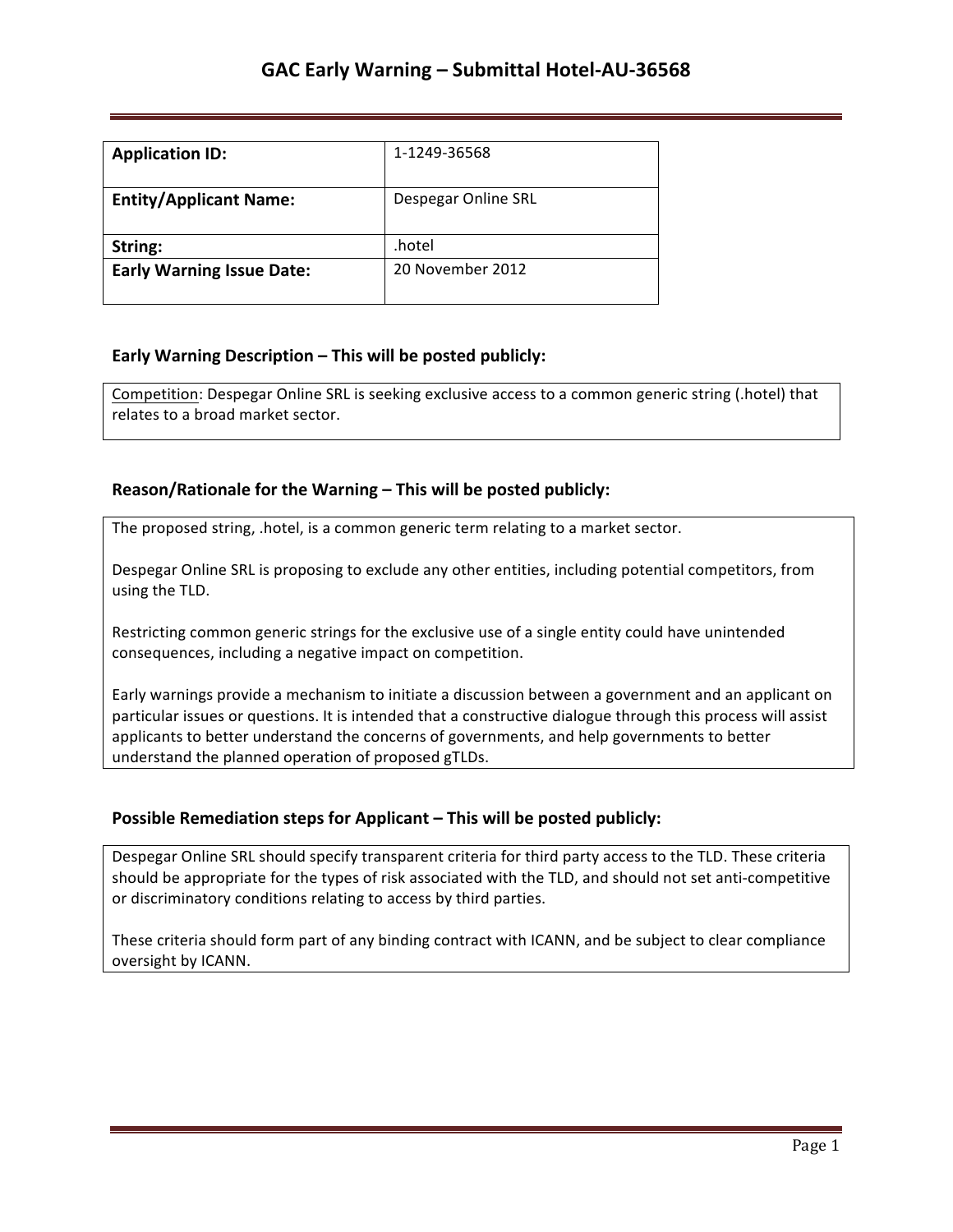## **Further Notes from GAC Member(s) (Optional) – This will be posted publicly:**

This Early Warning is from the Department of Broadband, Communications and the Digital Economy (DBCDE), on behalf of the Australian Government. In the first instance, communications and responses to this early warning should be emailed to gacearlywarning@gac.icann.org, with the text "Australian EW" and the application ID in the subject field.

# **INFORMATION FOR APPLICANTS**

# **About GAC Early Warning**

The GAC Early Warning is a notice only. It is not a formal objection, nor does it directly lead to a process that can result in rejection of the application. However, a GAC Early Warning should be taken seriously as it raises the likelihood that the application could be the subject of GAC Advice on New gTLDs or of a formal objection at a later stage in the process. Refer to section 1.1.2.4 of the Applicant Guidebook (http://newgtlds.icann.org/en/applicants/agb) for more information on GAC Early Warning.

## **Instructions if you receive the Early Warning**

**ICANN** strongly encourages you work with relevant parties as soon as possible to address the concerns voiced in the GAC Early Warning.

## **Asking questions about your GAC Early Warning**

If you have questions or need clarification about your GAC Early Warning, please contact gacearlywarning@gac.icann.org. As highlighted above, ICANN strongly encourages you to contact gacearlywarning@gac.icann.org as soon as practicable regarding the issues identified in the Early Warning. 

#### **Continuing with your application**

If you choose to continue with the application, then the "Applicant's Response" section below should be completed. In this section, you should notify the GAC of intended actions, including the expected completion date. This completed form should then be sent to gacearlywarning@gac.icann.org. If your remediation steps involve submitting requests for changes to your application, see the change request process at http://newgtlds.icann.org/en/applicants/customer-service/change-requests.

In the absence of a response, ICANN will continue to process the application as submitted.

#### **Withdrawing your application**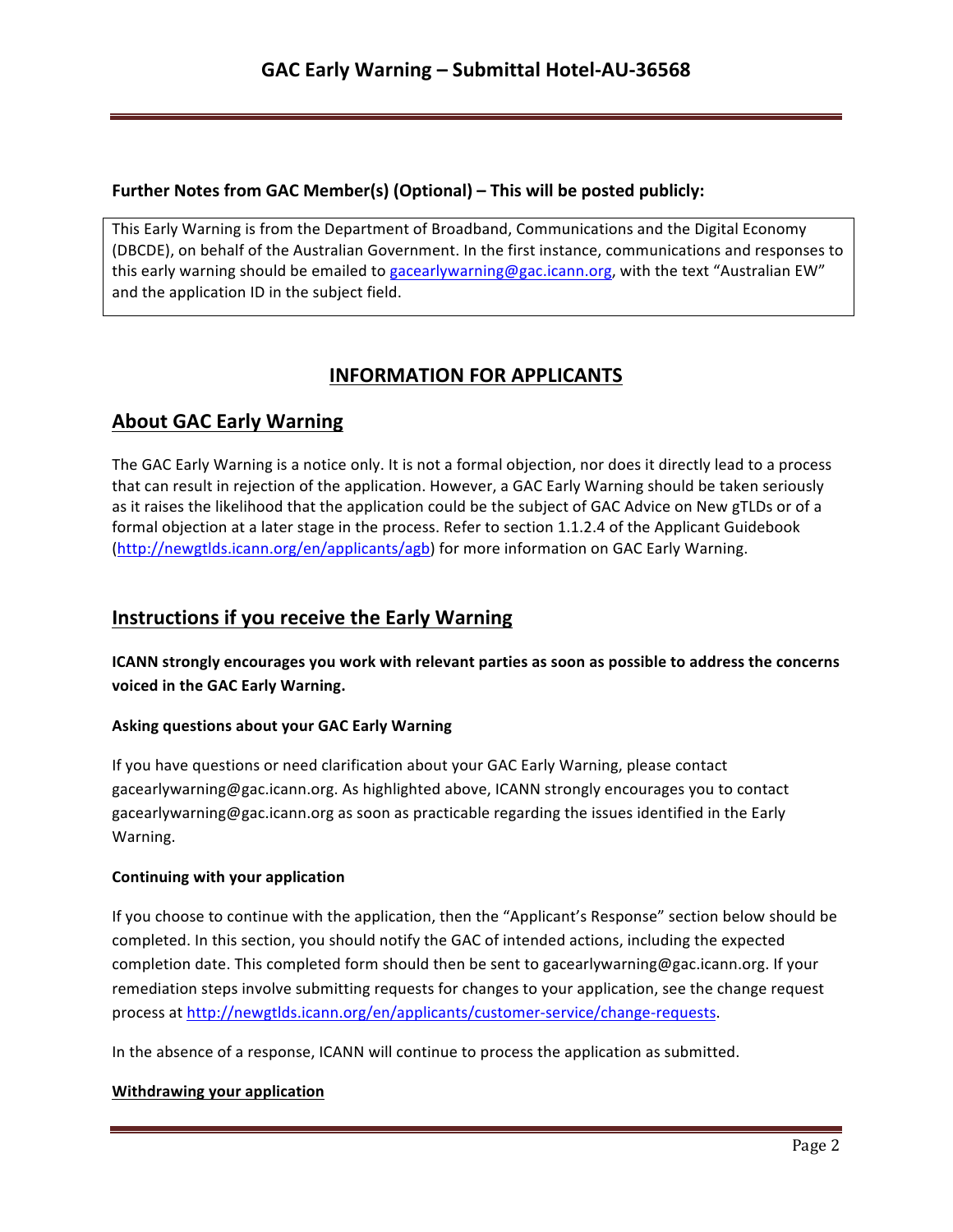## **GAC Early Warning – Submittal Hotel-AU-36568**

If you choose to withdraw your application within the 21-day window to be eligible for a refund of 80% of the evaluation fee (USD 148,000), please follow the withdrawal process published at http://newgtlds.icann.org/en/applicants/customer-service/withdrawal-refund. Note that an application can still be withdrawn after the 21-day time period; however, the available refund amount is reduced. See section 1.5 of the Applicant Guidebook.

For questions please contact: **gacearlywarning@gac.icann.org** 

### **Applicant Response:**